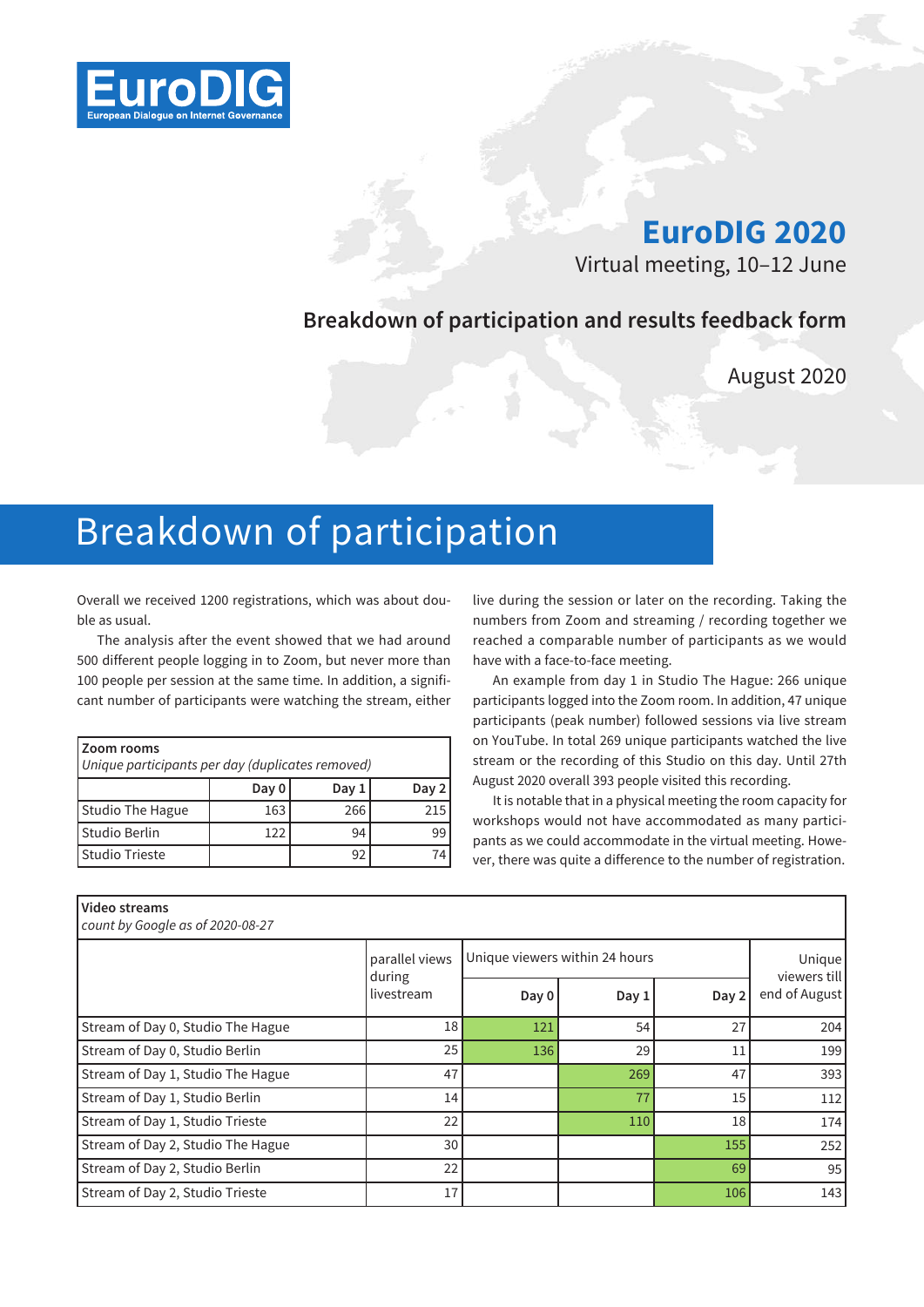# Results Feedback form EuroDIG 2020

We got 103 answers on our feedback form. For average and percentage calculations "Please select" and/or "NA" statements are excluded.

#### **How did you participate?**

average (answered) 4,26

Please select/NA 6

| 17% (answered) |
|----------------|
| 24% (answered) |
| 59% (answered) |
|                |

**How do you rate the quality of EuroDIG sessions overall?**

 $1 = not sufficient$  1,03% (answered)  $2 =$  sufficient 2 2,06% (answered)  $3 = average$   $7 - 7,22\%$  (answered)  $4 = \text{good}$   $48$   $49,48\%$  (answered) 5 = very good 39 40,21% (answered)

#### **Stakeholder Group**

| <b>NA</b>           | 13 |                   |
|---------------------|----|-------------------|
| Academia            | 16 | 17,78% (answered) |
| Civil society       | 25 | 27,78% (answered) |
| Government          | 11 | 12,22% (answered) |
| International org.  | 5  | 5,56% (answered)  |
| Media               | 1  | 1,11% (answered)  |
| Other               | 2  | 2,22% (answered)  |
| Private sector      | 13 | 14,44% (answered) |
| Technical community | 17 | 18,89% (answered) |
|                     |    |                   |

#### **Role at EuroDIG (multiple combinations)**

#### $NA$  13

# Focal Point 6 5,94% (answered) Focal Point, Moderator 1 0,99% (answered) Focal Point, Org Team Member, Speaker, Moderator, Participant 2 1,98% (answered) Focal Point, Participant 1 0,99% (answered) Moderator, Participant 1 0.99% (answered) Org Team Member 14 13,86% (answered) Org Team Member, Big Stage Organiser 1 0,99% (answered) Org Team Member, Moderator 1 0,99% (answered) Org Team Member, Participant 5 4,95% (answered) Participant 59 58,42% (answered) Reporter 1 0,99% (answered) Speaker 8 7,92% (answered) Speaker, Participant 1 0,99% (answered)

selected sessions 62 62% (answered)

# **How do you rate the quality of EuroDIG plenaries?**

| average (answered)   | 4,22 |                   |
|----------------------|------|-------------------|
| Please select/NA     | 17   |                   |
| $1 = not sufficient$ | 0    | 0,00% (answered)  |
| $2 =$ sufficient     | 3    | 3,49% (answered)  |
| $3 = average$        | 8    | 9,30% (answered)  |
| $4 = good$           | 42   | 48,84% (answered) |
| $5 =$ very good      | 33   | 38,37% (answered) |

#### **How do you rate the quality of EuroDIG workshops?**

| Speaker                          | 8  | 7,92% (answered)    | average (answered)   | 4,25 |                   |
|----------------------------------|----|---------------------|----------------------|------|-------------------|
| Speaker, Participant             |    | $0.99\%$ (answered) |                      |      |                   |
|                                  |    |                     | Please select/NA     | 26   |                   |
| I attended                       |    |                     | $1 = not sufficient$ |      | 2,60% (answered)  |
|                                  |    |                     | $2 =$ sufficient     | 0    | 0,00% (answered)  |
| <b>NA</b>                        | 3  |                     | $3 = average$        |      | 9,09% (answered)  |
|                                  |    |                     | $4 = good$           | 36   | 46,75% (answered) |
| most at 2 days                   | 32 | 32% (answered)      | $5 =$ very good      | 32   | 41,56% (answered) |
| one session where I was involved | 6  | 6% (answered)       |                      |      |                   |

#### **I attended**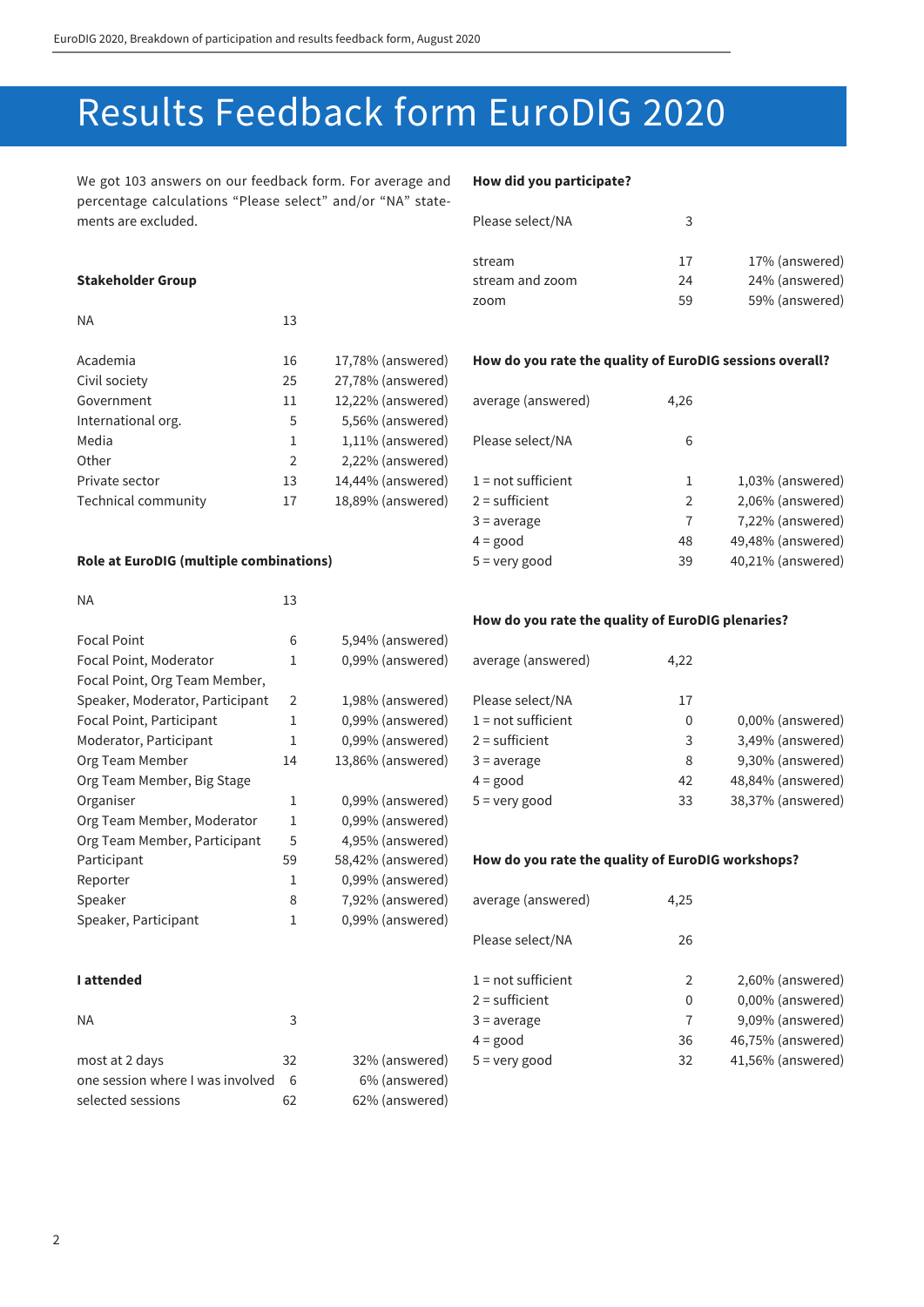## **How do you rate the quality of EuroDIG Big Stages?**

#### **Please rate the level of speakers at EuroDIG?**

| average (answered)   | 4,04 |                      | average (answered)   | 4,26 |                   |
|----------------------|------|----------------------|----------------------|------|-------------------|
| Please select/NA     | 49   |                      | Please select/NA     | 3    |                   |
| $1 = not sufficient$ |      | 5,56% (answered)     |                      |      |                   |
| $2 =$ sufficient     |      | 3,70% (answered)     | $1 = not sufficient$ |      | 1,00% (answered)  |
| $3 = average$        | 6    | $11,11\%$ (answered) | $2 =$ sufficient     | 3    | 3,00% (answered)  |
| $4 = \text{good}$    | 22   | 40,74% (answered)    | $3 = average$        | 6    | 6,00% (answered)  |
| $5 =$ very good      | 21   | 38,89% (answered)    | $4 = good$           | 49   | 49,00% (answered) |
|                      |      |                      | $5 =$ very good      | 41   | 41,00% (answered) |

## **Please indicate the level of activity in the plenaries you participated in.**

| average (answered)   | 3,69 |                   |
|----------------------|------|-------------------|
| Please select/NA     | 17   |                   |
| $1 = not sufficient$ | 4    | 4,65% (answered)  |
| $2 =$ sufficient     | 6    | 6,98% (answered)  |
| $3 = average$        | 21   | 24,42% (answered) |
| $4 = good$           | 37   | 43,02% (answered) |
| $5 =$ very good      | 18   | 20,93% (answered) |
|                      |      |                   |

# **Please indicate the level of activity in the workshops you participated in.**

| average (answered)   | 3,85 |                   | Please  |
|----------------------|------|-------------------|---------|
| Please select/NA     | 25   |                   | yes     |
|                      |      |                   | no      |
| $1 = not sufficient$ | 5    | 6,41% (answered)  |         |
| $2 =$ sufficient     | 1    | 1,28% (answered)  |         |
| $3 = average$        | 17   | 21,79% (answered) | If yes, |
| $4 = good$           | 33   | 42,31% (answered) |         |
| $5 =$ very good      | 22   | 28,21% (answered) | Please  |

# **Please indicate the level of activity in the day zero sessions you participated in.**

| average (answered)   | 3,88 |                   |
|----------------------|------|-------------------|
| Please select/NA     | 44   |                   |
| $1 = not sufficient$ | 3    | 5,08% (answered)  |
| $2 =$ sufficient     | 4    | 6,78% (answered)  |
| $3 = average$        | 11   | 18,64% (answered) |
| $4 = good$           | 20   | 33,90% (answered) |
| $5 =$ very good      | 21   | 35,59% (answered) |

# **Please rate the relevance of participants for you personally?**

| average (answered)   | 3,93 |                   |
|----------------------|------|-------------------|
| Please select/NA     | 8    |                   |
| $1 = not sufficient$ | 4    | 4,21% (answered)  |
| $2 =$ sufficient     | 3    | 3,16% (answered)  |
| $3 = average$        | 14   | 14,74% (answered) |
| $4 = good$           | 49   | 51,58% (answered) |
| $5 =$ very good      | 25   | 26,32% (answered) |

#### **Did you miss a stakeholder group?**

| Please select/NA | 32 |                      |
|------------------|----|----------------------|
| yes              | 22 | 30,99% (answered)    |
| no               | 49 | $69,01\%$ (answered) |

#### **Which** group?

| Please select/NA    | 79 |                   |
|---------------------|----|-------------------|
| Academia            | 2  | 8,33% (answered)  |
| Civil society       | 3  | 12,50% (answered) |
| Government          | 6  | 25,00% (answered) |
| International org.  | 1  | 4,17% (answered)  |
| Media               | 1  | 4,17% (answered)  |
| Other               | 4  | 16,67% (answered) |
| Private sector      | 2  | 8,33% (answered)  |
| Technical community | 5  | 20,83% (answered) |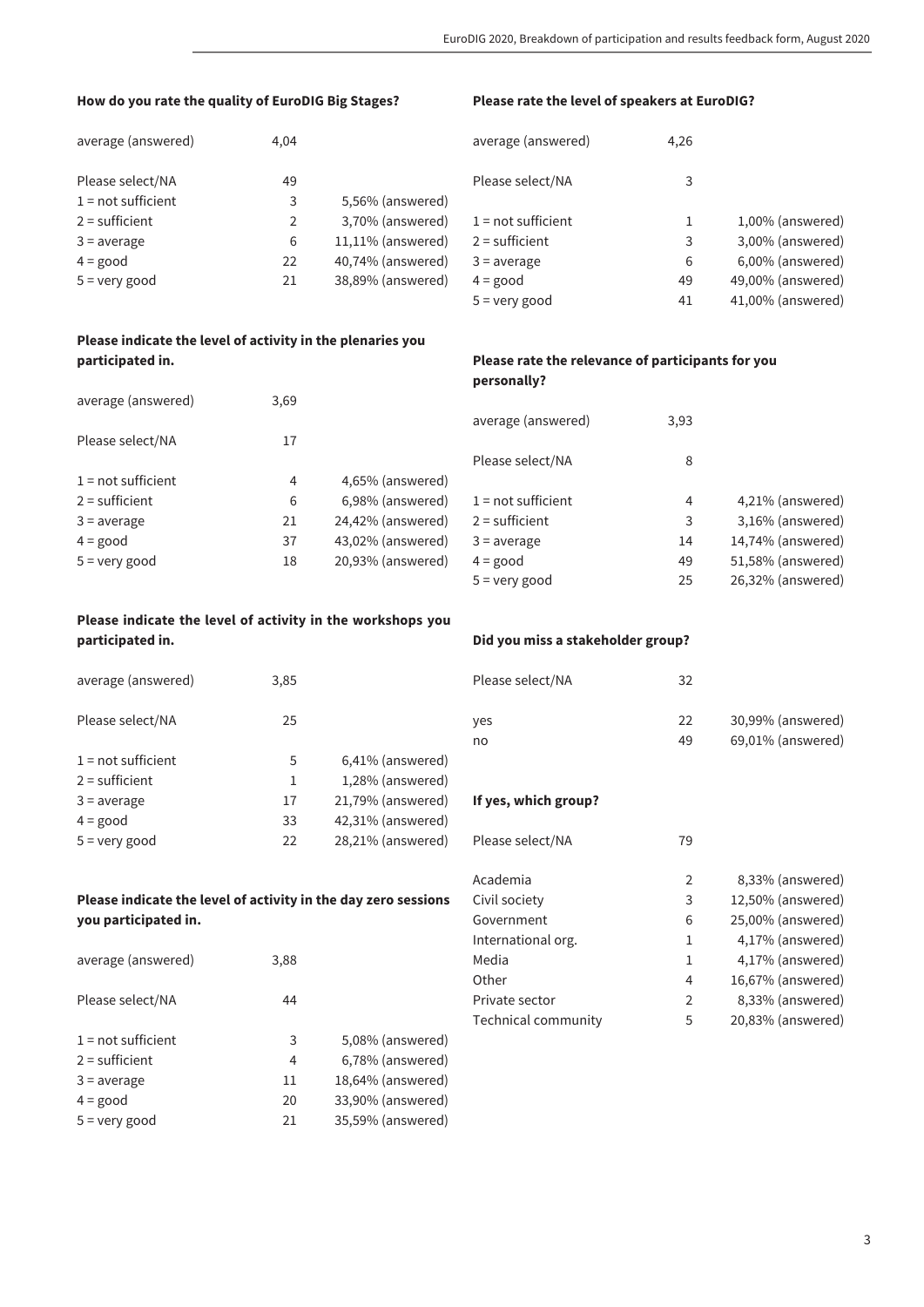| If other, which group? (single mention)                                               |             |                                                                               | How easy was navigation through the website, wiki, shed? |      |                  |
|---------------------------------------------------------------------------------------|-------------|-------------------------------------------------------------------------------|----------------------------------------------------------|------|------------------|
| <b>Activists and Social Media</b><br><b>Big Tech</b>                                  |             |                                                                               | average (answered)                                       | 3,78 |                  |
| End-Users<br><b>Especially European tech SMEs</b>                                     |             |                                                                               | Please select/NA                                         | 4    |                  |
| More government participats                                                           |             |                                                                               | $1 = not sufficient$                                     | 3    | 3,0% (answered)  |
| Previate secteur                                                                      |             |                                                                               | $2 =$ sufficient                                         | 8    | 8,1% (answered)  |
| Regulators, consumer advocates, internet engineers,                                   |             |                                                                               | $3 = average$                                            | 24   | 24,2% (answered) |
| The speakers were not representative and greater diversity                            |             |                                                                               | $4 = good$                                               | 37   | 37,4% (answered) |
| would upgrade the quality of the content.<br><b>XBRL</b><br>Youth                     |             |                                                                               | $5 =$ very good                                          | 27   | 27,3% (answered) |
|                                                                                       |             |                                                                               | Did you use the Forum?                                   |      |                  |
| Do you think it was the right decision to move EuroDIG                                |             |                                                                               | Please select/NA                                         | 8    |                  |
| to cyberspace?                                                                        |             |                                                                               | no                                                       | 71   | 74,7% (answered) |
|                                                                                       |             |                                                                               | yes                                                      | 24   | 25,3% (answered) |
| yes                                                                                   | 103         | 100% (answered)                                                               |                                                          |      |                  |
| no                                                                                    | $\mathbf 0$ | 0% (answered)                                                                 |                                                          |      |                  |
|                                                                                       |             | How do you rate the management and moderation in the<br>studios (zoom rooms)? |                                                          |      |                  |
| Was the programme                                                                     |             |                                                                               |                                                          |      |                  |
|                                                                                       |             |                                                                               | average (answered)                                       | 4,20 |                  |
| N/A                                                                                   | 4           |                                                                               |                                                          |      |                  |
|                                                                                       |             |                                                                               | Please select/NA                                         | 6    |                  |
| just right                                                                            | 82          | 82,8% (answered)                                                              |                                                          |      |                  |
| to packed                                                                             | 9           | 9,1% (answered)                                                               | $1 = not sufficient$                                     | 2    | 2,1% (answered)  |
| to lightweight                                                                        | 8           | 8,1% (answered)                                                               | $2 =$ sufficient                                         | 2    | 2,1% (answered)  |
|                                                                                       |             |                                                                               | $3 = average$                                            | 14   | 14,4% (answered) |
|                                                                                       |             |                                                                               | $4 = good$                                               | 36   | 37,1% (answered) |
| Would you have preferred                                                              |             |                                                                               | $5 =$ very good                                          | 43   | 44,3% (answered) |
| Please select/NA                                                                      | 8           |                                                                               |                                                          |      |                  |
|                                                                                       |             |                                                                               | Do you think moderation between the studios and sessions |      |                  |
| longer period                                                                         | 25          | 26,3% (answered)                                                              | was useful?                                              |      |                  |
| one day                                                                               | 12          | 12,6% (answered)                                                              |                                                          |      |                  |
| just right                                                                            | 58          | 61,1% (answered)                                                              | Please select/NA                                         | 12   |                  |
|                                                                                       |             |                                                                               | no                                                       | 3    | 3,3% (answered)  |
| How do you rate the technical implementation from a<br>physical to a virtual meeting? |             |                                                                               | yes                                                      | 88   | 96,7% (answered) |
| average (answered)                                                                    | 4,22        |                                                                               | How do you rate the moderation between the sessions?     |      |                  |
| Please select/NA                                                                      | 7           |                                                                               | average (answered)                                       | 4,03 |                  |
| $1 = not sufficient$                                                                  | 2           | 2,1% (answered)                                                               | Please select/NA                                         | 14   |                  |
| $2 =$ sufficient                                                                      | 4           | 4,2% (answered)                                                               |                                                          |      |                  |
| $3 = average$                                                                         | 8           | 8,3% (answered)                                                               | $1 = not sufficient$                                     | 3    | 3,4% (answered)  |
| $4 = good$                                                                            | 39          | 40,6% (answered)                                                              | $2 =$ sufficient                                         | 4    | 4,5% (answered)  |
| $5 =$ very good                                                                       | 43          | 44,8% (answered)                                                              | $3 = average$                                            | 7    | 7,9% (answered)  |
|                                                                                       |             |                                                                               | $4 = good$                                               | 48   | 53,9% (answered) |

5 = very good 27 30,3% (answered)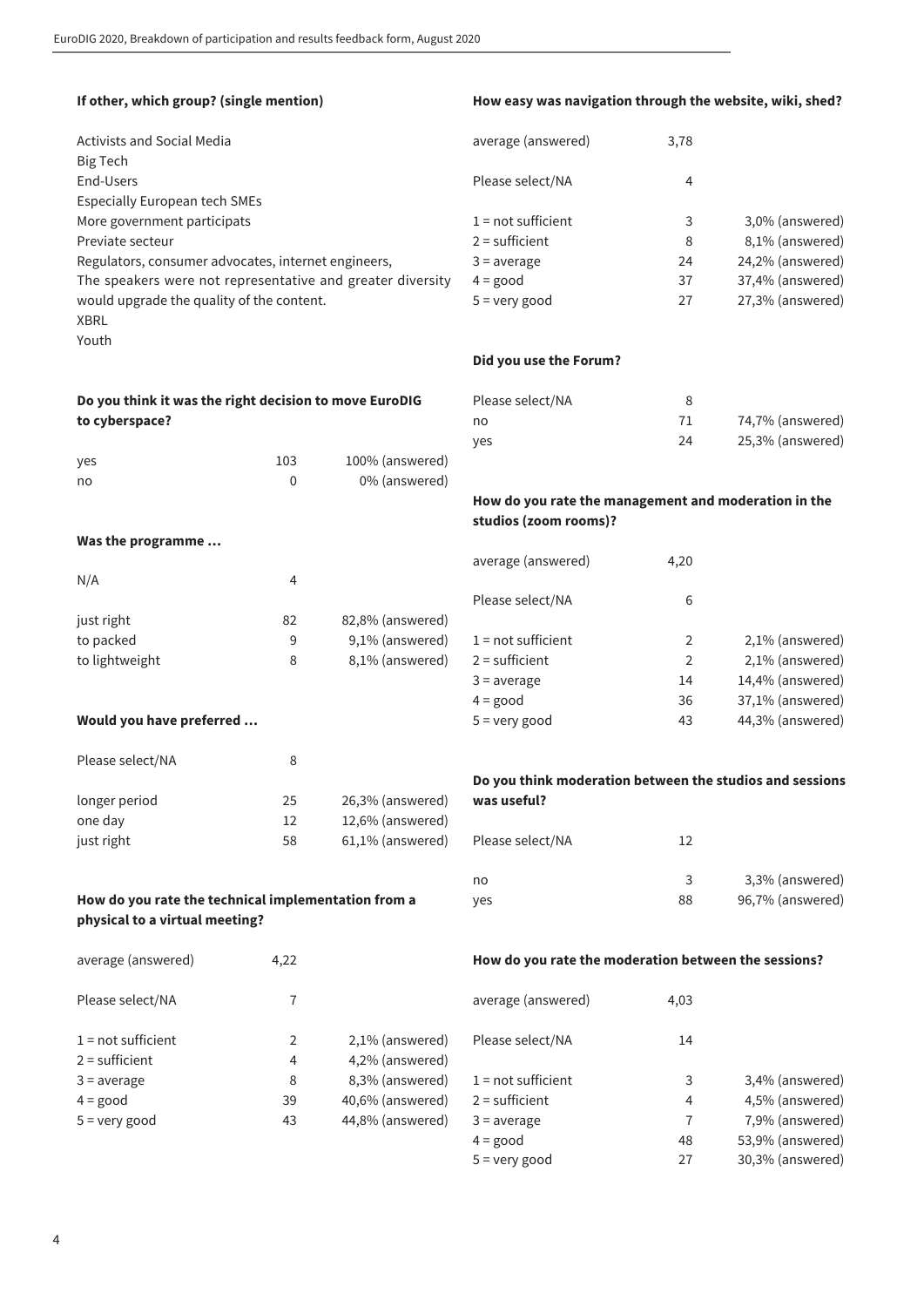#### **How do you rate the EuroDIG session planning process?**

## **How do you rate the support from the Subject Matter Expert in the session planning process?**

| average (answered)   | 4,24 |                     |                      |      |                   |
|----------------------|------|---------------------|----------------------|------|-------------------|
|                      |      |                     | average (answered)   | 3,86 |                   |
| Please select/NA     | 53   |                     |                      |      |                   |
|                      |      |                     | Please select/NA     | 61   |                   |
| $1 = not sufficient$ | 0    | $0,00\%$ (answered) |                      |      |                   |
| $2 =$ sufficient     |      | 4,00% (answered)    | $1 = not sufficient$ | 3    | 7,14% (answered)  |
| $3 = average$        | 5    | 10,00% (answered)   | $2 =$ sufficient     |      | 2,38% (answered)  |
| $4 = good$           | 22   | 44,00% (answered)   | $3 = average$        | 6    | 14,29% (answered) |
| $5 =$ very good      | 21   | 42,00% (answered)   | $4 = good$           | 21   | 50,00% (answered) |
|                      |      |                     | $5 =$ very good      | 11   | 26,19% (answered) |

## **How do you rate the support from the EuroDIG secretariat in the session planning process?**

#### **How do you rate the collaboration of reporters and Org Teams?**

| average (answered)   | 4,49 |                      |                      |      |                   |
|----------------------|------|----------------------|----------------------|------|-------------------|
|                      |      |                      | average (answered)   | 3,98 |                   |
| Please select/NA     | 52   |                      |                      |      |                   |
|                      |      |                      | Please select/NA     | 58   |                   |
| $1 = not sufficient$ | 0    | 0,00% (answered)     |                      |      |                   |
| $2 =$ sufficient     |      | 1,96% (answered)     | $1 = not sufficient$ |      | 4,44% (answered)  |
| $3 = average$        |      | 1,96% (answered)     | $2 =$ sufficient     |      | 2,22% (answered)  |
| $4 = \text{good}$    | 21   | $41,18\%$ (answered) | $3 = average$        |      | 15,56% (answered) |
| $5 =$ very good      | 28   | 54,90% (answered)    | $4 = \text{good}$    | 21   | 46,67% (answered) |
|                      |      |                      | $5 =$ very good      | 14   | 31,11% (answered) |

### **How do you rate the usability and quality of the EuroDIG wiki?**

| average (answered)   | 4,18 |                   |
|----------------------|------|-------------------|
| Please select/NA     | 53   |                   |
| $1 = not sufficient$ | 0    | 0,00% (answered)  |
| $2 =$ sufficient     | 1    | 2,00% (answered)  |
| $3 = average$        | 6    | 12,00% (answered) |
| $4 = good$           | 26   | 52,00% (answered) |
| $5 =$ very good      | 17   | 34,00% (answered) |

# **Please indicate the level of activity in the Org Team you participated in.**

| average (answered)   | 3,98 |                   |
|----------------------|------|-------------------|
| Please select/NA     | 62   |                   |
| $1 = not sufficient$ | 1    | 2,44% (answered)  |
| $2 =$ sufficient     | 2    | 4,88% (answered)  |
| $3 = average$        | 8    | 19,51% (answered) |
| $4 = good$           | 16   | 39,02% (answered) |
| $5 =$ very good      | 14   | 34,15% (answered) |

To find the original form please visit https://www.eurodig.org/index.php?id=825